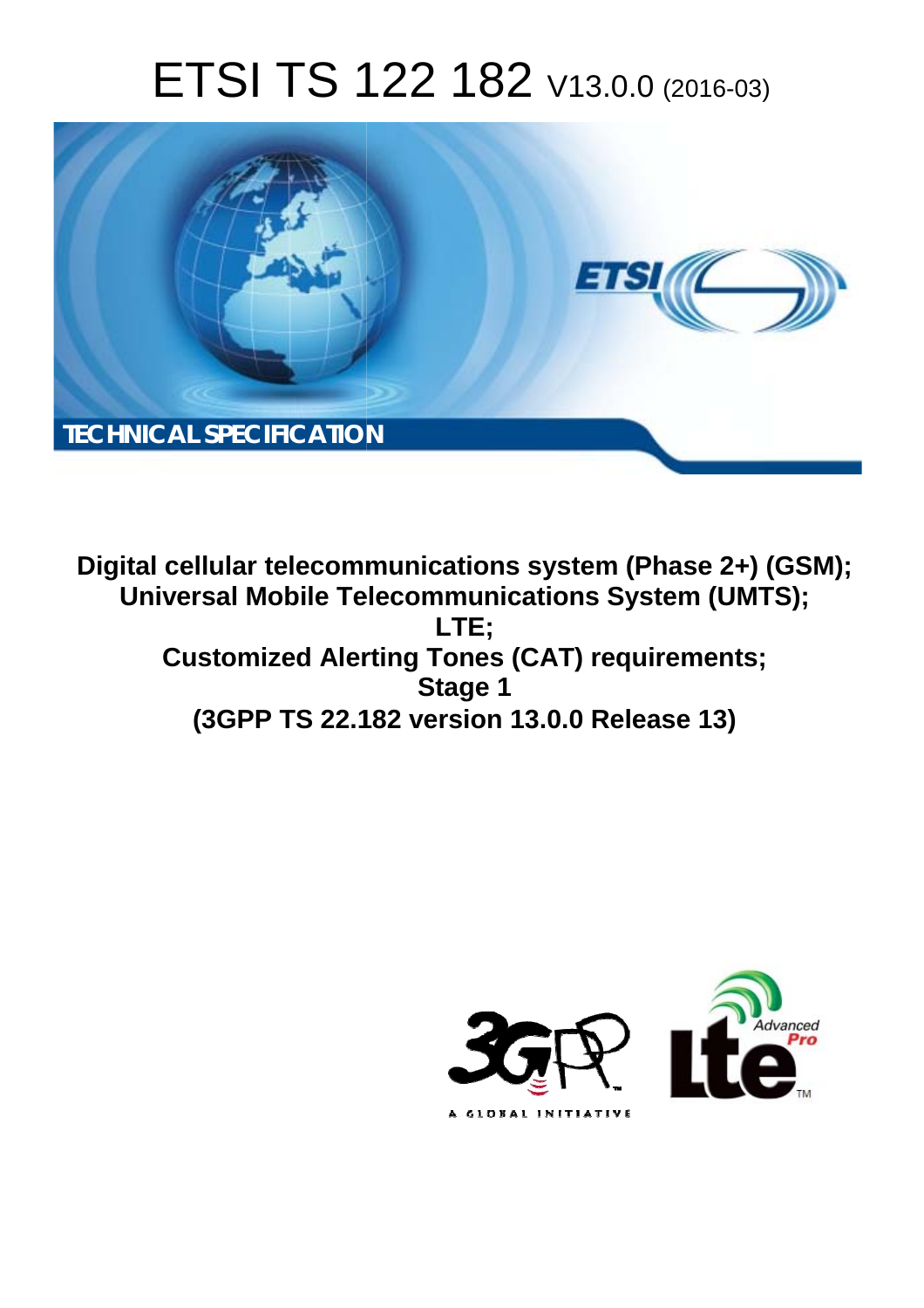Reference RTS/TSGS-0122182vd00

Keywords

**TTE** 

#### *ETSI*

#### 650 Route des Lucioles F-06921 Sophia Antipolis Cedex - FRANCE

Tel.: +33 4 92 94 42 00 Fax: +33 4 93 65 47 16

Siret N° 348 623 562 00017 - NAF 742 C Association à but non lucratif enregistrée à la Sous-Préfecture de Grasse (06) N° 7803/88

#### *Important notice*

The present document can be downloaded from: <http://www.etsi.org/standards-search>

The present document may be made available in electronic versions and/or in print. The content of any electronic and/or print versions of the present document shall not be modified without the prior written authorization of ETSI. In case of any existing or perceived difference in contents between such versions and/or in print, the only prevailing document is the print of the Portable Document Format (PDF) version kept on a specific network drive within ETSI Secretariat.

Users of the present document should be aware that the document may be subject to revision or change of status. Information on the current status of this and other ETSI documents is available at <http://portal.etsi.org/tb/status/status.asp>

If you find errors in the present document, please send your comment to one of the following services: <https://portal.etsi.org/People/CommiteeSupportStaff.aspx>

#### *Copyright Notification*

No part may be reproduced or utilized in any form or by any means, electronic or mechanical, including photocopying and microfilm except as authorized by written permission of ETSI.

The content of the PDF version shall not be modified without the written authorization of ETSI. The copyright and the foregoing restriction extend to reproduction in all media.

> © European Telecommunications Standards Institute 2016. All rights reserved.

**DECT**TM, **PLUGTESTS**TM, **UMTS**TM and the ETSI logo are Trade Marks of ETSI registered for the benefit of its Members. **3GPP**TM and **LTE**™ are Trade Marks of ETSI registered for the benefit of its Members and of the 3GPP Organizational Partners.

**GSM**® and the GSM logo are Trade Marks registered and owned by the GSM Association.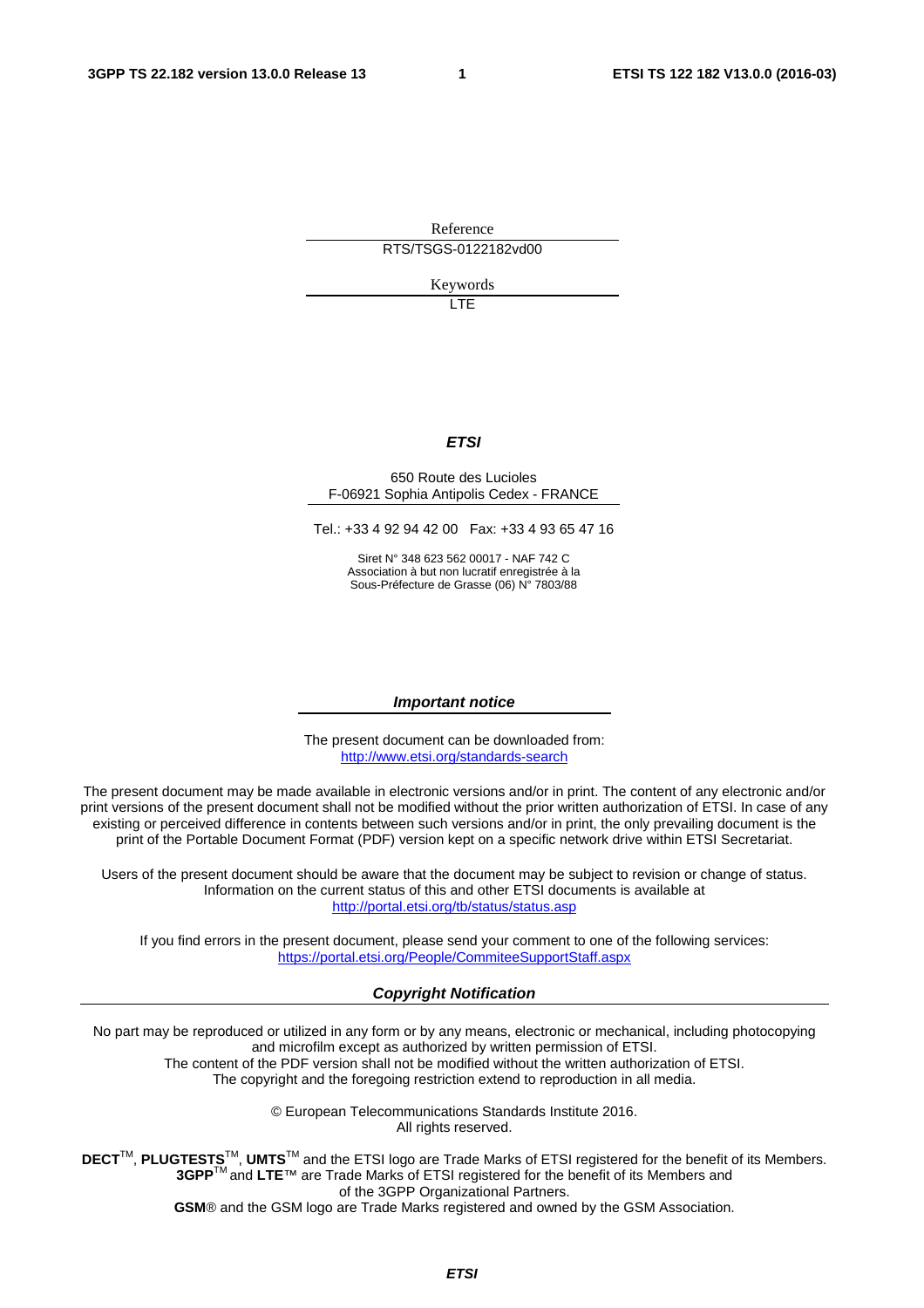## Intellectual Property Rights

IPRs essential or potentially essential to the present document may have been declared to ETSI. The information pertaining to these essential IPRs, if any, is publicly available for **ETSI members and non-members**, and can be found in ETSI SR 000 314: *"Intellectual Property Rights (IPRs); Essential, or potentially Essential, IPRs notified to ETSI in respect of ETSI standards"*, which is available from the ETSI Secretariat. Latest updates are available on the ETSI Web server ([https://ipr.etsi.org/\)](https://ipr.etsi.org/).

Pursuant to the ETSI IPR Policy, no investigation, including IPR searches, has been carried out by ETSI. No guarantee can be given as to the existence of other IPRs not referenced in ETSI SR 000 314 (or the updates on the ETSI Web server) which are, or may be, or may become, essential to the present document.

## Foreword

This Technical Specification (TS) has been produced by ETSI 3rd Generation Partnership Project (3GPP).

The present document may refer to technical specifications or reports using their 3GPP identities, UMTS identities or GSM identities. These should be interpreted as being references to the corresponding ETSI deliverables.

The cross reference between GSM, UMTS, 3GPP and ETSI identities can be found under [http://webapp.etsi.org/key/queryform.asp.](http://webapp.etsi.org/key/queryform.asp)

## Modal verbs terminology

In the present document "**shall**", "**shall not**", "**should**", "**should not**", "**may**", "**need not**", "**will**", "**will not**", "**can**" and "**cannot**" are to be interpreted as described in clause 3.2 of the [ETSI Drafting Rules](http://portal.etsi.org/Help/editHelp!/Howtostart/ETSIDraftingRules.aspx) (Verbal forms for the expression of provisions).

"**must**" and "**must not**" are **NOT** allowed in ETSI deliverables except when used in direct citation.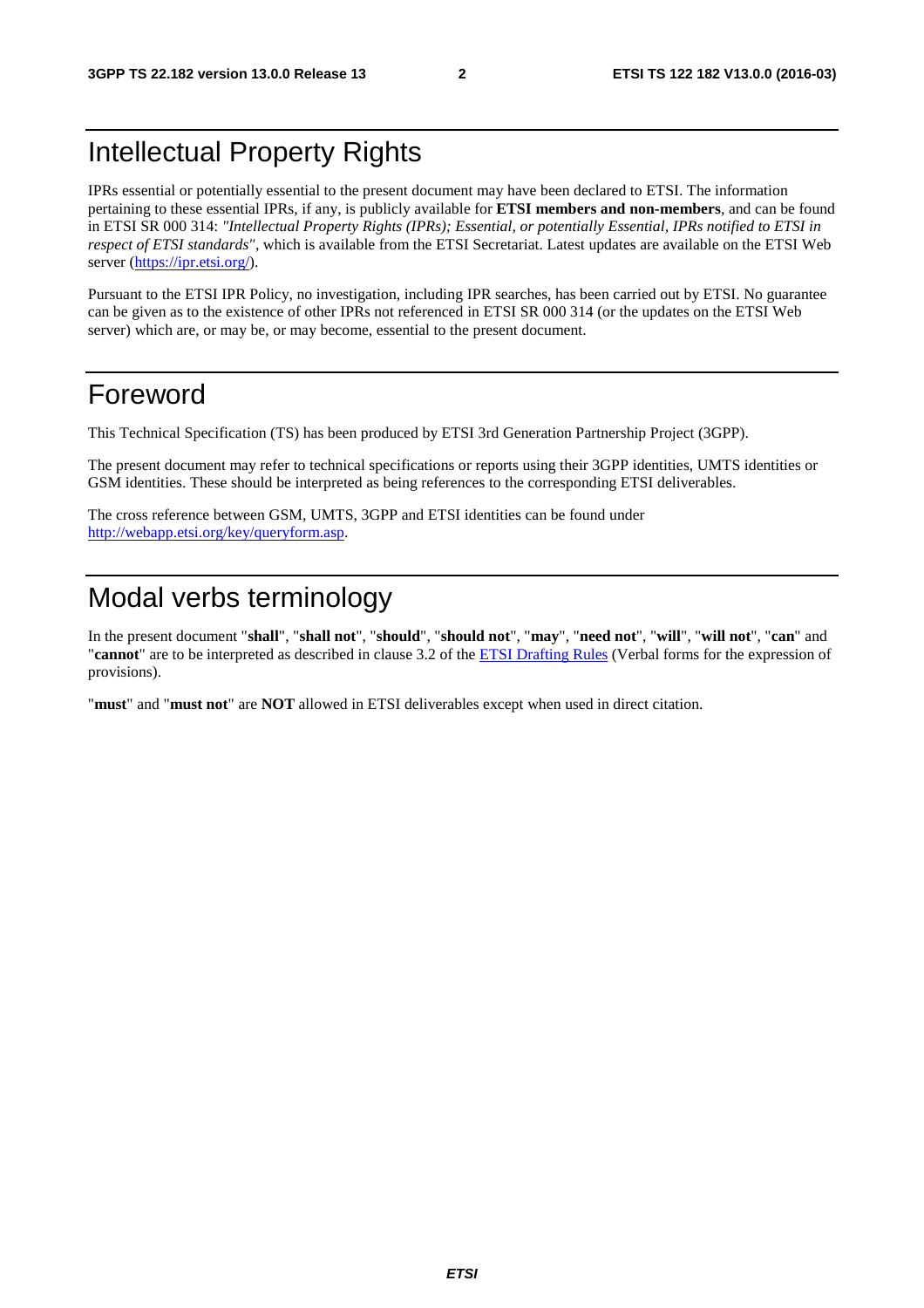$\mathbf{3}$ 

## Contents

| 1                |                               |  |  |  |  |
|------------------|-------------------------------|--|--|--|--|
| 2                |                               |  |  |  |  |
| 3                |                               |  |  |  |  |
| 3.1              |                               |  |  |  |  |
| 3.2              |                               |  |  |  |  |
| 4                |                               |  |  |  |  |
| 4.1              |                               |  |  |  |  |
| 4.1.1            |                               |  |  |  |  |
| 4.1.2            |                               |  |  |  |  |
| 4.2              |                               |  |  |  |  |
| 4.2.1            |                               |  |  |  |  |
| 4.2.2            |                               |  |  |  |  |
| 4.2.2.1          |                               |  |  |  |  |
| 4.2.2.2          |                               |  |  |  |  |
| 4.2.3            |                               |  |  |  |  |
| 4.2.3.0          |                               |  |  |  |  |
| 4.2.3.1          |                               |  |  |  |  |
| 4.2.3.2          |                               |  |  |  |  |
| 4.2.3.3<br>4.2.4 |                               |  |  |  |  |
| 4.2.4.1          |                               |  |  |  |  |
| 4.2.4.2          |                               |  |  |  |  |
| 4.2.4.3          |                               |  |  |  |  |
| 4.2.4.4          |                               |  |  |  |  |
| 4.2.4.5          |                               |  |  |  |  |
| 4.3              |                               |  |  |  |  |
| 4.4              |                               |  |  |  |  |
| 4.5              |                               |  |  |  |  |
| 4.5.1            |                               |  |  |  |  |
| 4.5.2            |                               |  |  |  |  |
| 5                |                               |  |  |  |  |
|                  | <b>Annex A (informative):</b> |  |  |  |  |
|                  |                               |  |  |  |  |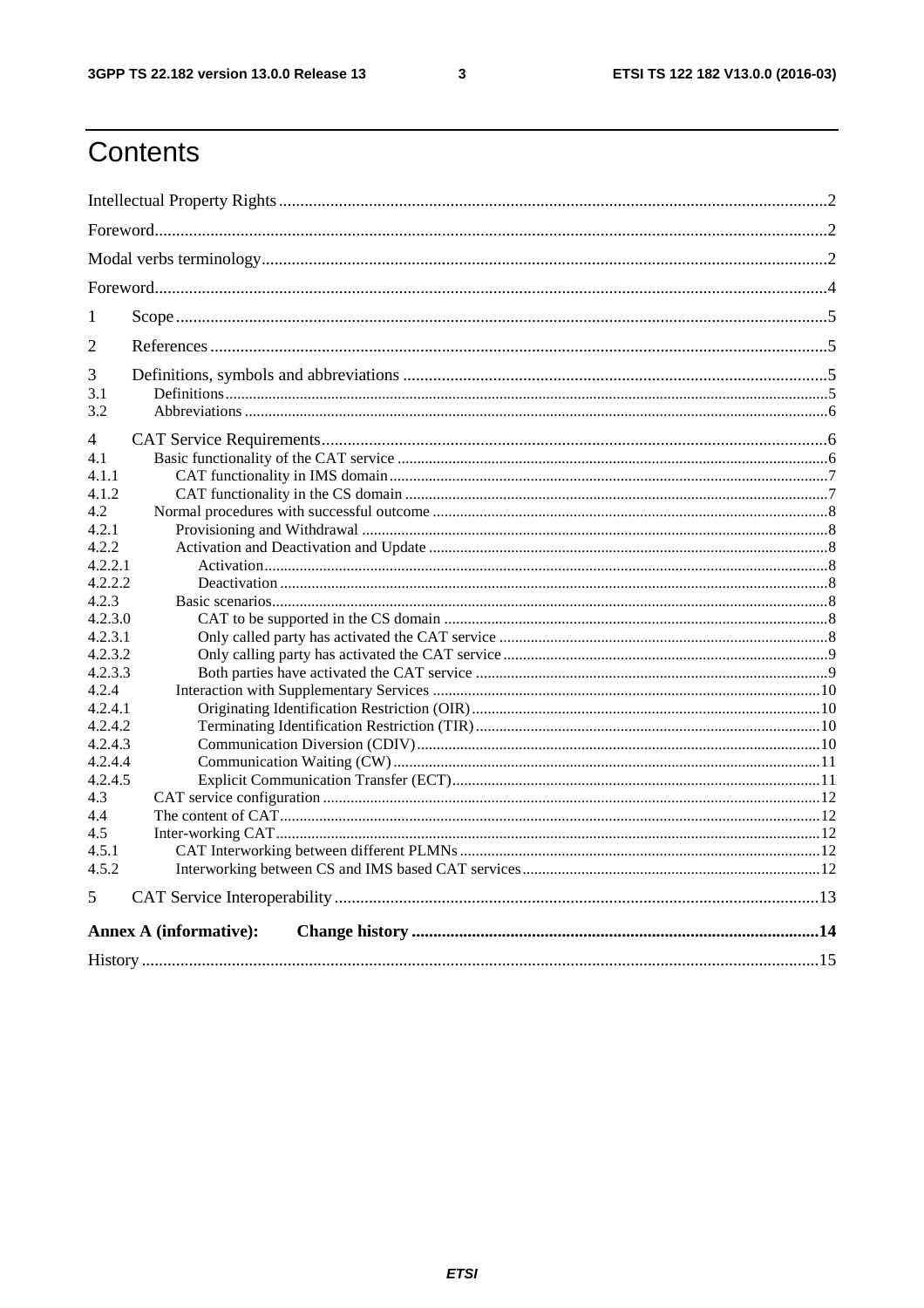## Foreword

This Technical Specification has been produced by the 3<sup>rd</sup> Generation Partnership Project (3GPP).

The contents of the present document are subject to continuing work within the TSG and may change following formal TSG approval. Should the TSG modify the contents of the present document, it will be re-released by the TSG with an identifying change of release date and an increase in version number as follows:

Version x.y.z

where:

- x the first digit:
	- 1 presented to TSG for information;
	- 2 presented to TSG for approval;
	- 3 or greater indicates TSG approved document under change control.
- y the second digit is incremented for all changes of substance, i.e. technical enhancements, corrections, updates, etc.
- z the third digit is incremented when editorial only changes have been incorporated in the document.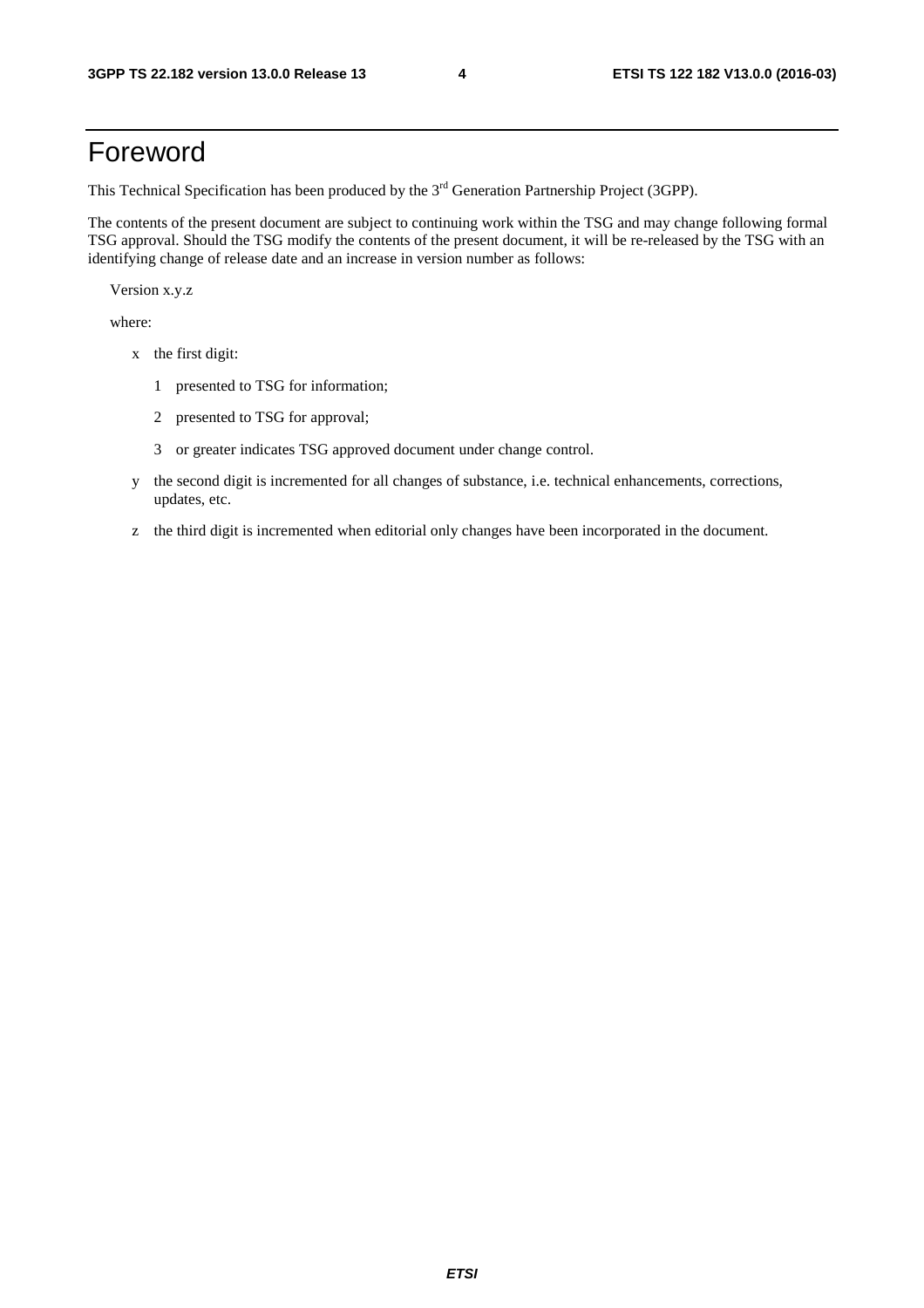## 1 Scope

The present document specifies the requirements and technical considerations for Customized Alerting Tone (CAT) service in both CS and PS domains, especially additional features for roaming and interoperability support.

This document considers voice and multi-media CAT, so the CAT user may experience favourable songs, multi-media clips or other customized alerting tones.

## 2 References

The following documents contain provisions which, through reference in this text, constitute provisions of the present document.

- References are either specific (identified by date of publication, edition number, version number, etc.) or non-specific.
- For a specific reference, subsequent revisions do not apply.
- For a non-specific reference, the latest version applies. In the case of a reference to a 3GPP document (including a GSM document), a non-specific reference implicitly refers to the latest version of that document *in the same Release as the present document*.
- [1] 3GPP TR 21.905: "Vocabulary for 3GPP Specifications".
- [2] 3GPP TS 22.173: "IP Multimedia Core Network Subsystem (IMS) Multimedia Telephony Service and supplementary services; Stage 1".
- [3] 3GPP TS 22.240: "Service requirements for 3GPP Generic User Profile (GUP); Stage 1".

## 3 Definitions, symbols and abbreviations

### 3.1 Definitions

For the purposes of the present document, the terms and definitions given in TR 21.905 [1] and the following apply. A term defined in the present document takes precedence over the definition of the same term, if any, in TR 21.905 [1].

**Alerting Tone:** An indication that is played to the calling party during establishment of a call or during an established call session indicating one of the following:

- that the called subscriber is being alerted.
- the progress of communication request (Call Forward, Call Wait etc.)
- any alerting event during a call session

**Customized Alerting Tone:** An Alerting Tone that is customized by the called subscriber or the calling subscriber, and it can contain additional media types.

**Customized Alerting Tone Service:**A Customized Alerting Tone Service (CAT service) is an operator specific service by which an operator enables the subscriber to customize his alerting tone.

**CAT Inter-action**: is the interaction of the CAT service with other services, e.g. CAT Inter-action with Call Forwarding.

**CAT Inter-working** : Multiple Domains Inter-working is the interworking of a CAT service over different domains or subsystems (CS or IMS) as well as between PLMNs.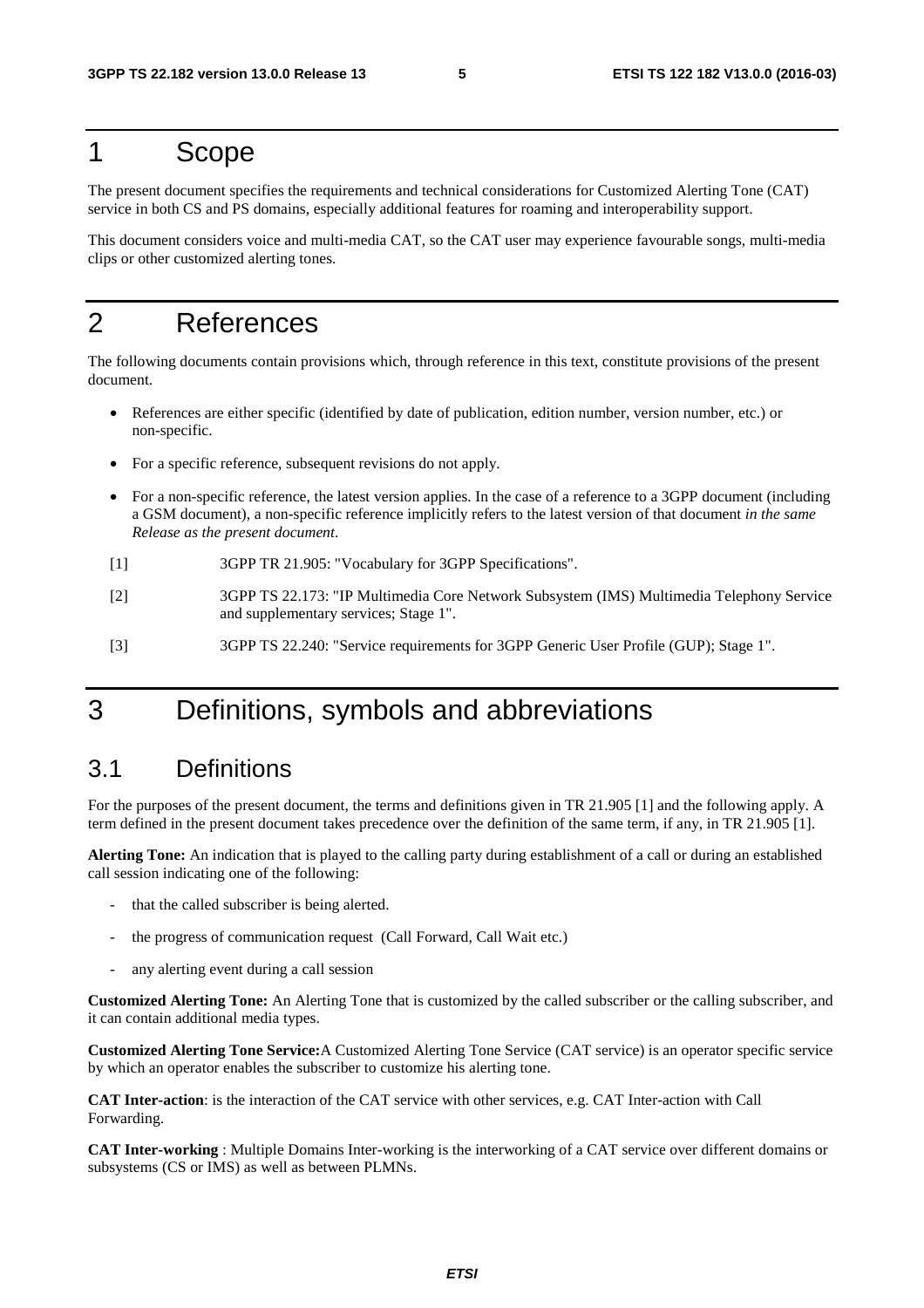**CAT content provider:** A service provider that provides a set of Alerting Tones for use as CAT for subscribers of the CAT service. A 3GPP operator may be a CAT content provider.

### 3.2 Abbreviations

For the purposes of the present document, the abbreviations given in TR 21.905 [1] and the following apply. An abbreviation defined in the present document takes precedence over the definition of the same abbreviation, if any, in TR 21.905 [1].

CAT Customized Alerting Tone

## 4 CAT Service Requirements

## 4.1 Basic functionality of the CAT service

The Customized Alerting Tone Service (CAT service) is an operator specific service by which an operator enables the subscriber to customize the alerting tone which is played to the calling party. The calling party does not need to be a CAT subscriber to experience the CAT set by called subscriber. CAT service should not negatively affect the conversation between calling and called parties, e.g. no voice/video clipping, no longer communication setup time.

- The service shall support the CAT content types of audio, video, image, graphic, text, location and electronic business card.
- CAT can contain one or several content types, and at most one element of each type.
- The calling party should be able to simultaneously experience multiple CAT contents, e.g. audio and video.
- The service user shall be able to subscribe the CAT service, activate the CAT service, update the settings, e.g. to change his active CAT.
- The calling party shall be able to experience the CAT set by the called CAT service subscriber.
- The CAT shall override the default alerting tone towards the calling party.
- The operator should have the capability to store multiple CATs per CAT service subscriber.
- The CAT subscriber should be able to configure the CAT service. The CAT service should be able to select the appropriate CAT according to the rules. The CAT subscriber profile is based on the following parameters:
	- 1. CAT content descriptor Pointing to the right content or combination of contents (e.g. personal prompt plus chosen music track).
	- 2. CAT timing descriptor Time of day, day of week, specific date and intervals based on each of those parameters.
	- 3. User (called/calling party) descriptor user ID (or group ID of users), user presence, user location, CAT user charging mode
- Note 1: As location information may be restricted in some instances, the default user location may be a generic "unknown".
- Note 2: Presence information for a CS user is limited to attached or detached
- The CAT service shall be able to select the appropriate CAT according to the CAT user profile.
- The operator shall be able to verify that the party is authorised to store and update CAT content.
- The operator shall be able to set limitations on file type, file size, etc. for storing the CAT content.
- It should be possible to inform the user about status and changes in his CAT service, e.g. close expiry date for the CAT service or a particular CAT content.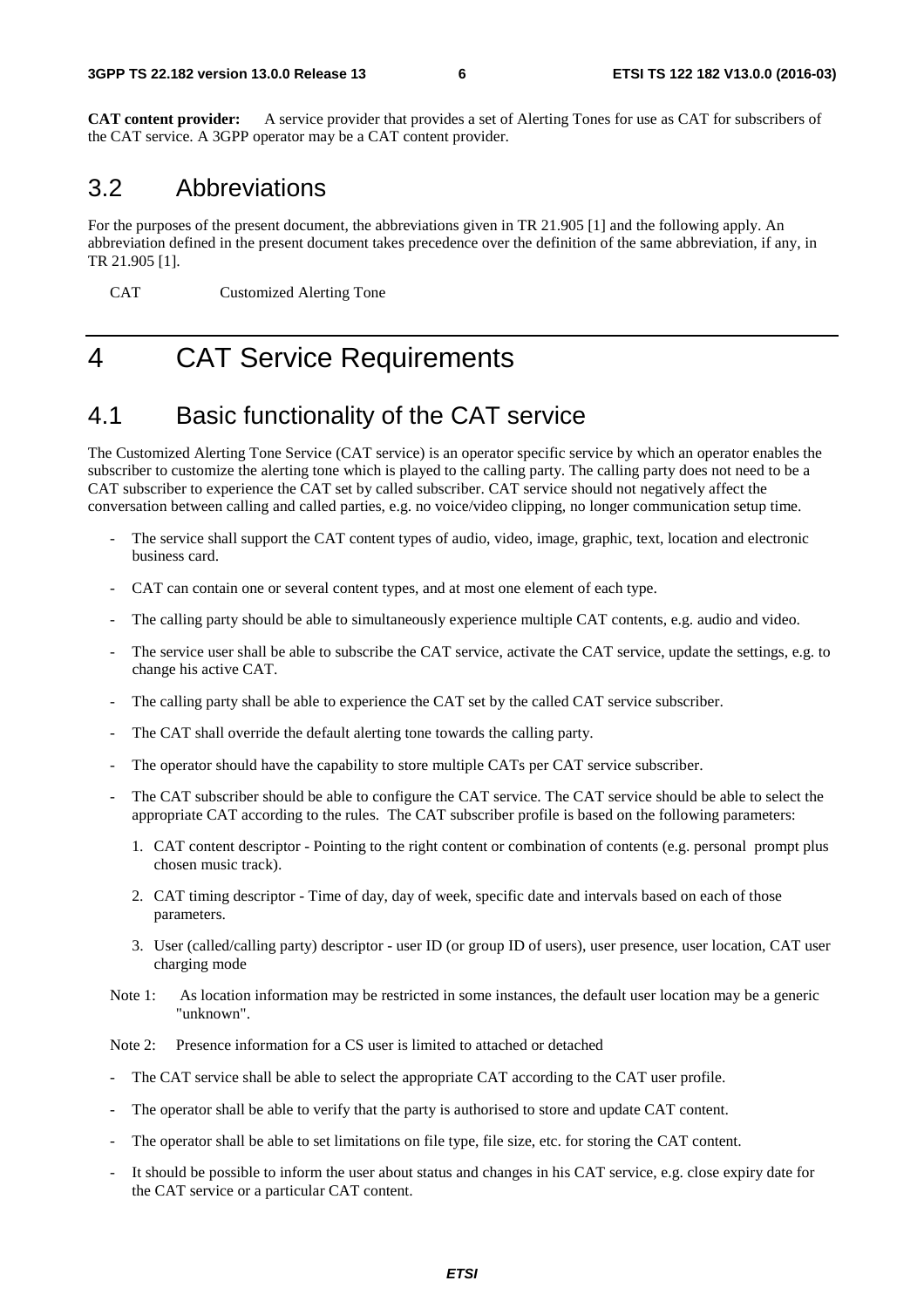Note: In the CS domain, this information may be provided by existing means such as SMS and web access.

- The operator shall be able to charge for the CAT service on event, volume or media type basis.
- The called party shall be able to pre-configure the CAT service. The preconfigured service is played upon receipt of an incoming communication notification. This may be based upon the calling party identity.
- The calling party should be able to reject the CAT service based on rules e.g. time, the identity of the called party.
- It shall be possible for a CAT subscriber to subscribe to a CAT that is provided by a third party content provider.

#### 4.1.1 CAT functionality in IMS domain

The functions identified here are specific to communications made between users within the IMS.

- The calling party shall be able to experience the CAT set by the calling CAT service subscriber, both when the calling party is within HPLMN and when roaming.
- The calling party"s operator shall be able to configure which CAT should have priority, the one set by the called or calling CAT service subscriber. The calling party"s operator shall be able to take into account the calling CAT service subscriber"s preferences. By default, if no preference is set, the CAT set by the calling party has priority.
- When the called party answers the communication the CAT shall stop or continue to play during the conversation, depending on operator or user preferences.
- When the called party is notified about an incoming communication, the called party shall be able to send an indication to the CAT service which CAT to play to the calling party. This CAT-B indication shall have priority over a pre-configured CAT-B.
- When the CAT is playing, the calling party shall be able to stop it, subject to service provider policy, and then he shall experience the default alerting tone for the duration of the communication establishment.

Note 1: The default alerting tone may be a CAT selected by the operator in the event of e.g. CAT STOP.

- The calling user shall have the possibility to copy the CAT of the called user as his own while the CAT is being played. The pre-requisites are that the called user has enabled CAT sharing, if applicable, for that instance of CAT and that both users are subscribers to the same HPLMN.
- Note 2: A CAT might also be copied offline via e.g. web interface but that functionality does not require standardisation.
- Note 3: The expression "to copy the CAT" does not necessarily mean that the CAT is actually copied. It may also mean that a purchase request is being sent to the CAT service provider.

#### 4.1.2 CAT functionality in the CS domain

The functions identified here are specific to communications made between users within the CS domain.

- The calling party shall be able to experience the CAT set by the calling CAT service subscriber when in the HPLMN. When roaming this function may not be available.
- The calling party"s operator shall be able to configure which CAT should have priority, the one set by the called or calling CAT service subscriber. By default, if no preference is set, the CAT set by the calling party has priority.
- When the called party answers the communication the CAT shall stop.
- When the CAT is playing, the calling party shall be able to stop it, subject to service provider policy, and then he shall experience the default alerting tone for the duration of the communication establishment. The pre-requisites are that both called and calling user are subscribers to the same HPLMN and the calling user is within the HPLMN.

Note 1: The default alerting tone may be a CAT selected by the operator in the event of e.g. CAT STOP.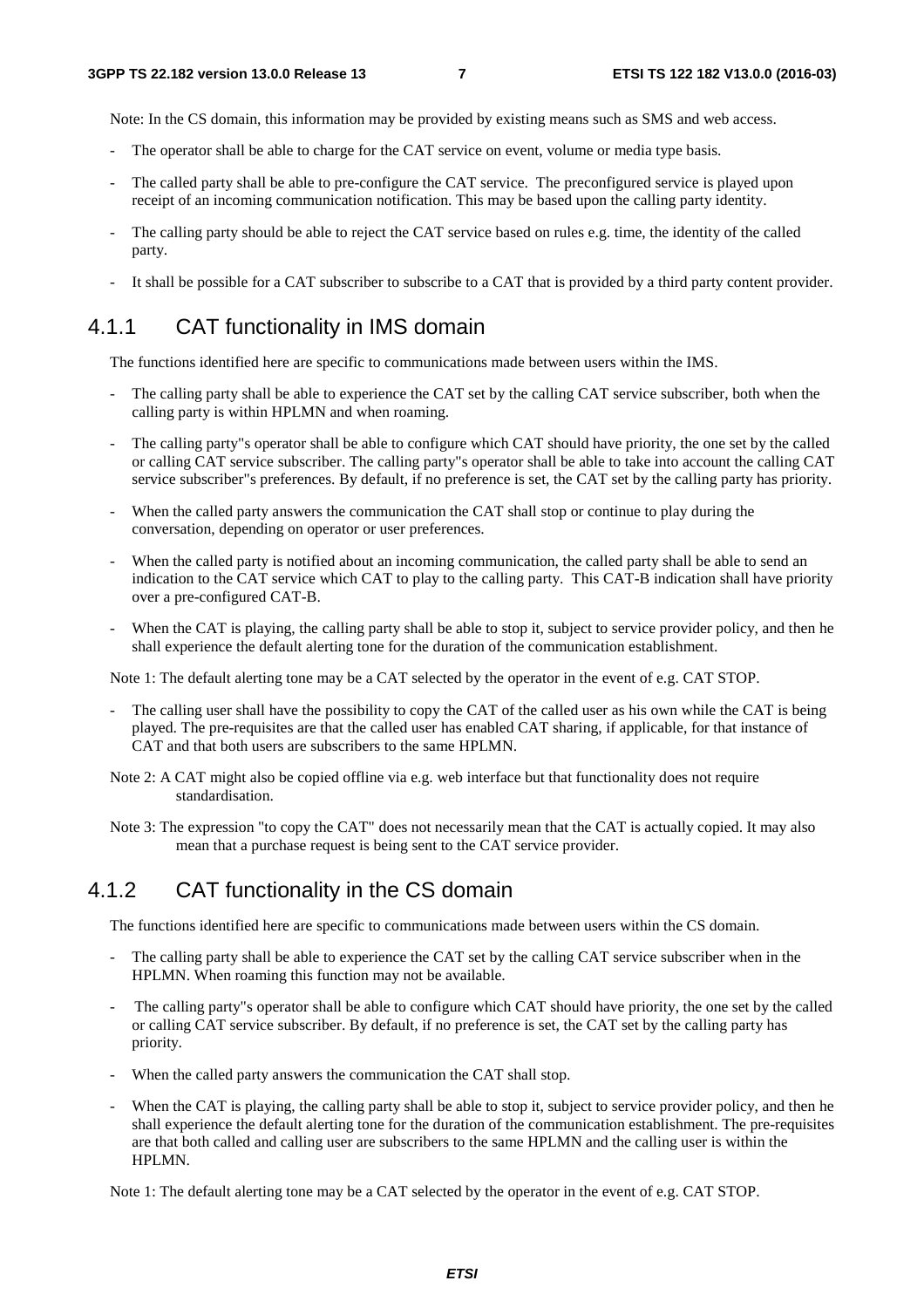- The calling user shall have the possibility to copy the CAT of the called user as his own while the CAT is being played. The pre-requisites are that the called user has enabled CAT sharing, if applicable, for that instance of CAT and that both users are subscribers to the same HPLMN and the calling user is within the HPLMN.
- Note 2: A CAT might also be copied offline via e.g. web interface but that functionality does not require standardisation.
- Note 3: The expression "to copy the CAT" does not necessarily mean that the CAT is actually copied. It may also mean that a purchase request is being sent to the CAT service provider.
	- The calling party UE shall be able to start automatically downloading and streaming CAT content through PS domain during the call setup. Downloaded CAT content shall not be used for other purposes except CAT service.

### 4.2 Normal procedures with successful outcome

#### 4.2.1 Provisioning and Withdrawal

The CAT Service can be provisioned and withdrawn by the operator per subscriber. Procedures for provisioning and withdrawal are out of scope of standardisation.

#### 4.2.2 Activation and Deactivation and Update

#### 4.2.2.1 Activation

When a subscriber activates his CAT Service he shall be able to specify which CAT a calling user should experience, or use the operator"s default setting.

After a subscriber has activated his CAT Service a calling user should experience the CAT that was chosen by the subscriber.

#### 4.2.2.2 Deactivation

After a subscriber has deactivated his CAT Service a calling user should experience the default alerting tone.

#### 4.2.3 Basic scenarios

#### 4.2.3.0 CAT to be supported in the CS domain

Alerting the called subscriber constitute the basic CAT service requirements, while other CATs may be considered optional

The following table summarize these cases:

#### **Table 0: Normal Operation Scenarios**

| <b>Scenarios</b>                                                                | <b>CAT Support</b> |
|---------------------------------------------------------------------------------|--------------------|
| The called subscriber is being alerted                                          | Mandatory          |
| The progress of communication request (Call Forward, Call Wait, User busy etc.) | Mandatory          |
| <b>Others</b>                                                                   | Optional           |

#### 4.2.3.1 Only called party has activated the CAT service

In the following scenarios, contained in table 1, it is assumed that the called party (B) has activated his CAT Service. Calling party (A) is calling B. The calling party has not subscribed and/or activated the CAT service.

The Customized Alerting Tone of B is CAT-B.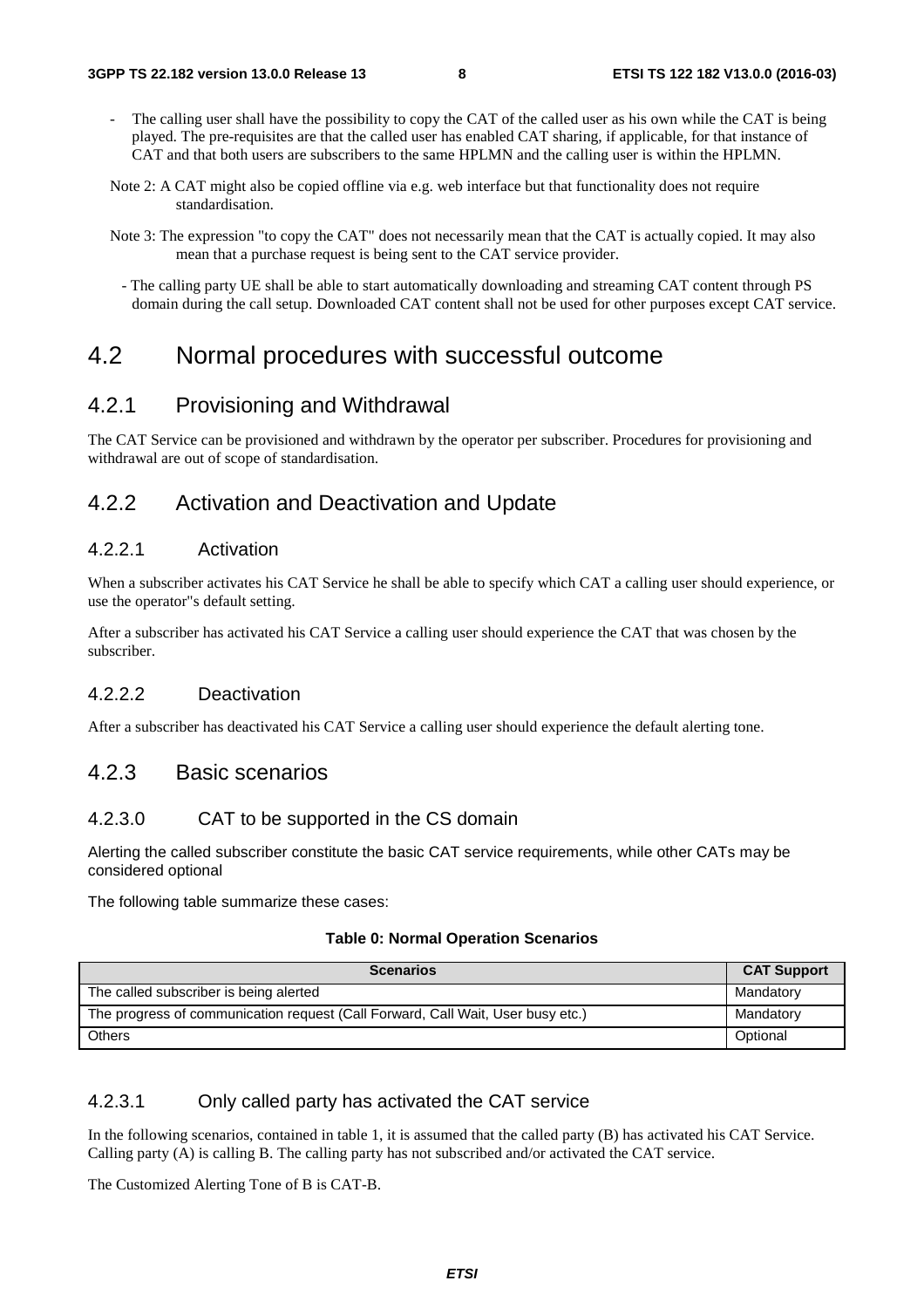|                                                                                                                          | <b>Called party B</b><br>(condition) | <b>Required behaviour</b>                |  |  |  |  |  |
|--------------------------------------------------------------------------------------------------------------------------|--------------------------------------|------------------------------------------|--|--|--|--|--|
|                                                                                                                          | B, ringing                           | A experiences CAT-B                      |  |  |  |  |  |
|                                                                                                                          | B, busy                              | A experiences busy indication.           |  |  |  |  |  |
| First A experiences CAT-B and then the "no answer" indication after B"s "no answer" timer has<br>B, no answer<br>expired |                                      |                                          |  |  |  |  |  |
|                                                                                                                          | B, not<br>reachable                  | A experiences "not reachable" indication |  |  |  |  |  |

#### **Table 1: Normal Operation Scenarios**

#### 4.2.3.2 Only calling party has activated the CAT service

In the following scenarios, contained in table 2, it is assumed that only the calling party (A) has activated his CAT Service. Calling party (A) is calling B. The called party has not subscribed and/or activated the CAT service.

The Customized Alerting Tone of A is CAT-A,

#### **Table 2: Normal Operation Scenarios**

|   | <b>Called party</b> |                                                                                                     |  |  |  |  |
|---|---------------------|-----------------------------------------------------------------------------------------------------|--|--|--|--|
|   | в                   | <b>Required behaviour</b>                                                                           |  |  |  |  |
|   | (condition)         |                                                                                                     |  |  |  |  |
|   | B, ringing          | Depending on A settings, subscriber A will experience either CAT-A or the default alerting tone.    |  |  |  |  |
| 2 | B, busy             | Depending on A settings, subscriber A will experience either CAT-A or the default busy tone.        |  |  |  |  |
|   | B, no answer        | Depending on A settings, subscriber A will experience either CAT-A or the default alerting tone and |  |  |  |  |
|   |                     | then the "no answer" indication after B"s "no answer" timer has expired                             |  |  |  |  |
|   | B, not              | A experiences "not reachable" indication                                                            |  |  |  |  |
|   | reachable           |                                                                                                     |  |  |  |  |

#### 4.2.3.3 Both parties have activated the CAT service

In the following scenarios, contained in table 3, it is assumed that both the calling party (A) and called party (B) have activated the CAT Service. Calling party (A) is calling B.

The Customized Alerting Tone of B is CAT-B, the Customized Alerting Tone for A is CAT-A.

|               | <b>Called party</b><br>в | <b>Required behaviour</b>                                                                         |  |  |  |  |
|---------------|--------------------------|---------------------------------------------------------------------------------------------------|--|--|--|--|
|               | (condition)              |                                                                                                   |  |  |  |  |
|               | B, ringing               | Depending on A settings, A experiences CAT-A, CAT-B or the default alerting tone.                 |  |  |  |  |
| $\mathcal{P}$ | B, busy                  | Depending on A settings, subscriber A will experience either CAT-A or the default busy tone.      |  |  |  |  |
| 3             | B, no answer             | Depending on A settings, subscriber A will experience either CAT-A, CAT-B or the default alerting |  |  |  |  |
|               |                          | tone and then the "no answer" indication after B"s "no answer" timer has expired                  |  |  |  |  |
|               | B, not                   | A experiences "not reachable" indication                                                          |  |  |  |  |
|               | reachable                |                                                                                                   |  |  |  |  |

#### **Table 3: Normal Operation Scenarios**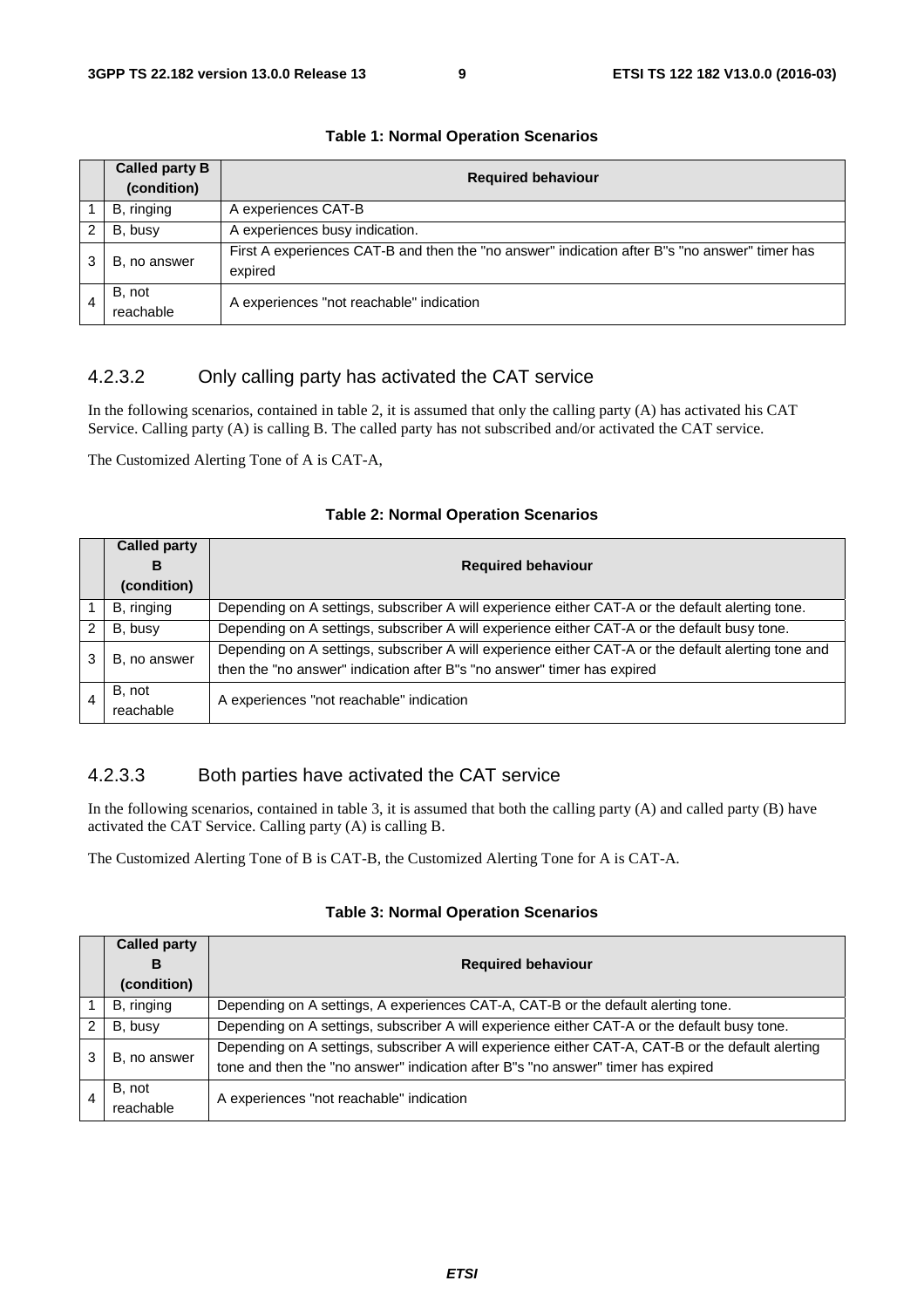### 4.2.4 Interaction with Supplementary Services

The following section describes the interaction between CAT and the IMS Multimedia Telephony supplementary services defined in [22.173] and the equivalent CS supplementary services.

#### 4.2.4.1 Originating Identification Restriction (OIR)

The OIR service takes precedence over the CAT service subscribed by the calling party or by the called party. If the called party has a CAT associated to the calling party"s identity, the service will not be invoked. If the called party has a CAT not associated to the calling party"s identity then the service is invoked.

NOTE: OIR service itself is independent from CAT service. The service logic providing CAT will handle the privacy request of the originator"s identity for invoking OIR service and decide whether to invoke CAT service.

#### 4.2.4.2 Terminating Identification Restriction (TIR)

The TIR service takes precedence over the CAT service subscribed by the calling party or by the called party. If the calling party has a CAT associated to the called party"s identity, the service will not be invoked. If the calling party has a CAT not associated to the calling party"s identity then the service is invoked. The CAT service can take precedence over the TIR service when the calling party has an override category, such as the police, for which the TIR service is not applied.

#### 4.2.4.3 Communication Diversion (CDIV)

Additionally, for call-forwarding scenarios, it is assumed that Forwarded-to-party (C) has activated his CAT Service. The Customized Alerting Tone of C is called CAT-C. The Customized Alerting Tone of D is called CAT-D. The calling party has not subscribed and/or activated the CAT service. If applicable, the CAT experienced by the calling user should be the one customized for the user by the connected-to-party

In the following table, all the CATs that A experiences in the column "Required behaviour" may be replaced by CAT-B, if the operator wants to deploy so.

|   | <b>Called party B</b><br>(condition)                                                                                  | Forwarded-to-party<br>(condition)                                                                 | <b>Required behaviour</b>                                                            |
|---|-----------------------------------------------------------------------------------------------------------------------|---------------------------------------------------------------------------------------------------|--------------------------------------------------------------------------------------|
| 1 | B has activated Call Forwarding<br>Unconditional (CFU) to C and A"s call is<br>forwarded to C                         | C, ringing                                                                                        | A experiences CAT-C                                                                  |
| 2 | B has activated Call Forwarding on Busy<br>(CFB) to C, B is busy and A''s call is<br>forwarded to C                   | C, ringing                                                                                        | A experiences CAT-C                                                                  |
| 3 | B has activated Call Forwarding on No Reply<br>(CFNRy) to C and A"s call is forwarded to C                            | C, ringing                                                                                        | A experiences CAT-B until B"s<br>CFNRy timer has expired. Then<br>experiences CAT-C. |
| 4 | B has activated Call Forwarding on Not<br>Reachable (CFNRc) to C and A''s call is<br>forwarded to C                   | C, ringing                                                                                        | A experiences CAT-C                                                                  |
| 5 | B has activated a Call Forwarding to C and C<br>has activated a Call Forwarding to D so A"s<br>call is forwarded to D | Tandem Forwarding:<br>C has activated a Call<br>Forwarding to D and A"s call<br>is forwarded to D | A experiences CAT-D                                                                  |

#### **Table 4: Supplementary Service Interaction Scenarios**

Table 5 describes when the calling party has subscribed and activated the CAT service.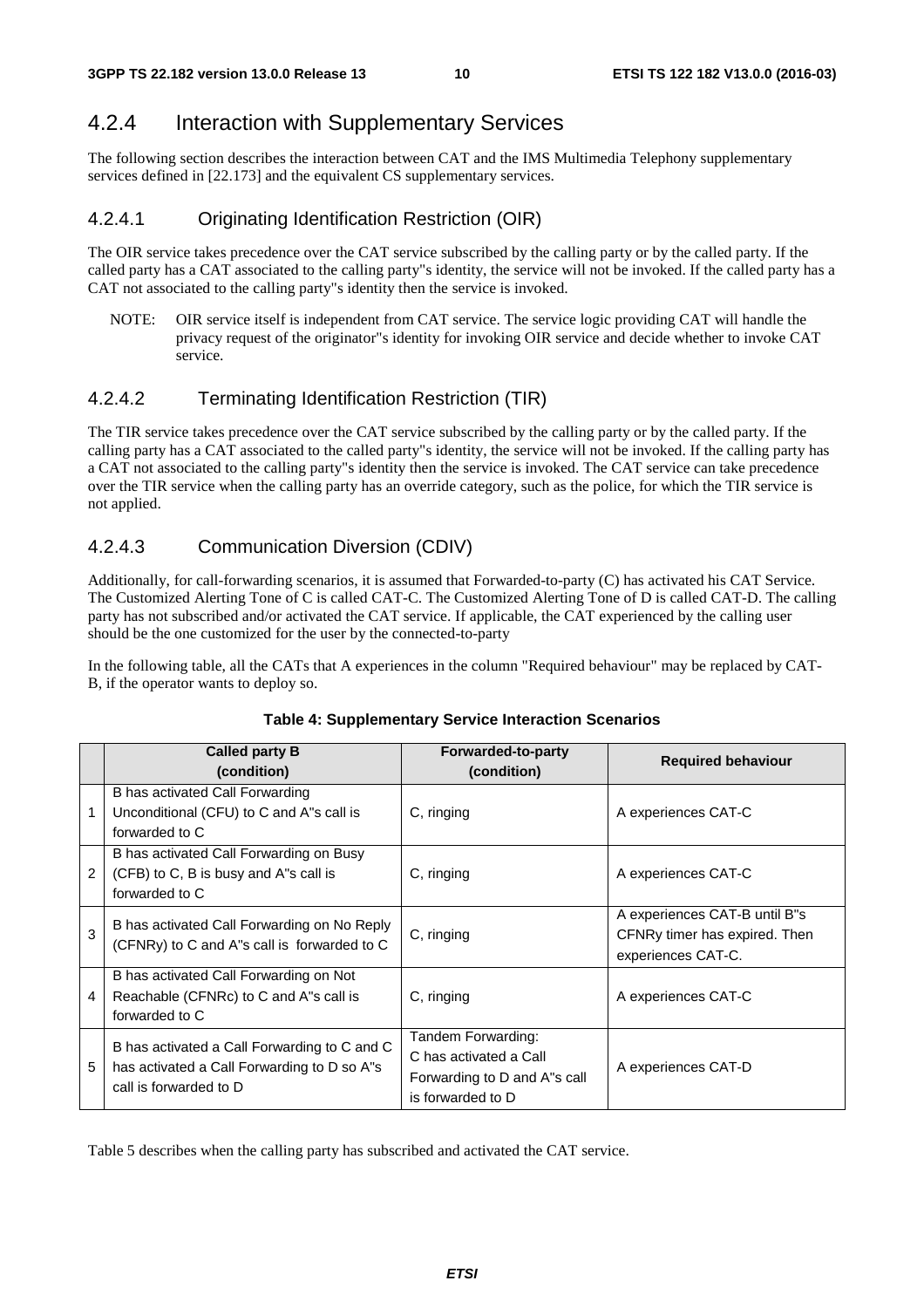| Called party B<br>(condition)                                                                                                                                                                           | Forwarded-<br>to-party<br>(condition) | <b>Required behaviour</b>                                                                                                    |
|---------------------------------------------------------------------------------------------------------------------------------------------------------------------------------------------------------|---------------------------------------|------------------------------------------------------------------------------------------------------------------------------|
| A has activated CAT-A and B has activated Call<br>Forwarding Unconditional (CFU), Call Forwarding on<br>Busy (CFB) or Call Forwarding on Not Reachable<br>$(CFNRc)$ to C.<br>A's call is forwarded to C | C, ringing                            | Depending on operator settings,<br>subscriber A will experience the CAT<br>set for user B, C or the default ringing<br>tone. |
| B has activated Call Forwarding on No Reply (CFNRy)<br>to C and A"s call is forwarded to C                                                                                                              | C, ringing                            | A experiences CAT-A for user B until<br>B"s CFNRy timer has expired. Then<br>experiences CAT-A for user C.                   |

#### **Table 5: Supplementary Service Interaction Scenarios**

- It should be possible to configure the CAT service so that different CATs are used according to user profile (e.g. Date, Time, Call status)

#### 4.2.4.4 Communication Waiting (CW)

If the called party has activated the communication waiting and he is busy, depending on the operator"s settings, the calling party will experience either the CAT service or the default communication waiting indication.

#### **Table 6: Supplementary Service Interaction Scenarios**

|   | <b>Called party B</b><br>(condition)                                                                   | Forwarded-to-<br>party<br>(condition) | <b>Required behaviour</b>                                                                                  |
|---|--------------------------------------------------------------------------------------------------------|---------------------------------------|------------------------------------------------------------------------------------------------------------|
|   | A has activated CAT and B has activated call<br>waiting. B is engaged in an active or held call.       |                                       | Depending on A settings, subscriber A will<br>experience either CAT-A or the default call<br>waiting tone. |
| 2 | B has activated CAT and B has activated call<br>waiting and B is engaged in an active or held<br>call. |                                       | Depending on A settings, subscriber A will<br>experience either CAT-B or the default call<br>waiting tone. |

#### 4.2.4.5 Explicit Communication Transfer (ECT)

The called party (A) has activated the ECT service and the communication is transferred to C. The calling party will only experience the CAT from the C in case of blind transfer and if C has activated the CAT service. In case of consultative transfer the calling party will not experience the CAT service.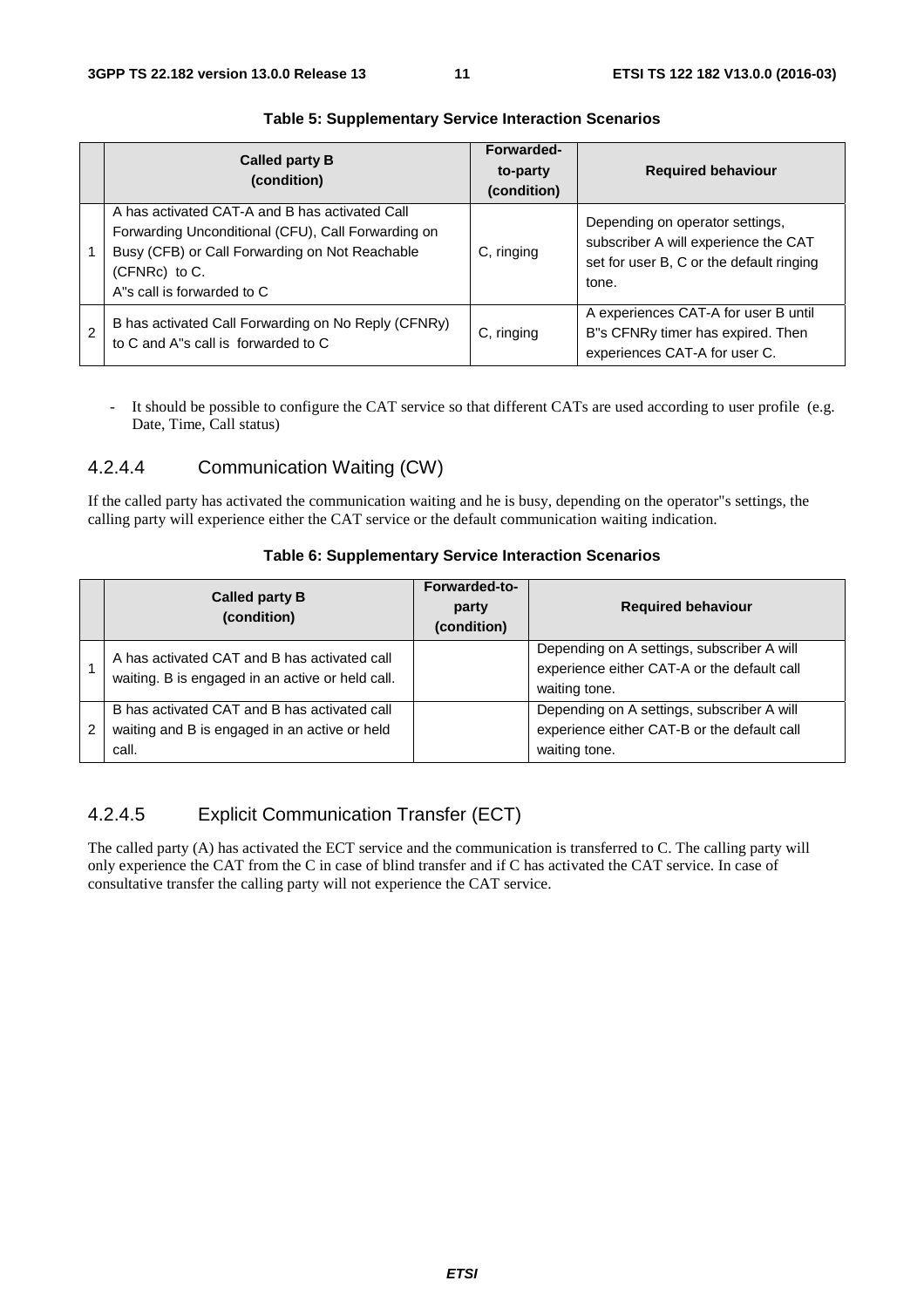### 4.3 CAT service configuration

- A service subscriber, that has activated his CAT service, shall be able to select and update his CAT settings e.g. select a different CAT than the current one. It should be possible to charge the subscriber for selection / update of the CAT settings.
- The calling user should be able to "copy" the last CAT that was experienced in the ongoing call, as his own CAT.
- Note: Operators should be aware that copyrights may be infringed and therefore the operator may need to take appropriate action.

## 4.4 The content of CAT

The content of CAT can be music, voice, text, or video.

In IMS the CAT may be composed of music, voice, text, video, which can be provided by the CAT content provider, operator or by the user himself.

If the calling party is in the CS domain the CAT may be composed of music, voice, video, which can be provided by the CAT content provider, operator or by the user himself.

The content of the CAT service may be dynamically created, possibly taking into account information available in the network, e.g. calling and/or called user"s location and/or presence information.

## 4.5 Inter-working CAT

#### 4.5.1 CAT Interworking between different PLMNs

It is important for a good user experience that CAT works as predicted independently if the called or the calling user is roaming. A standardized CAT solution should therefore fulfil the following end user requirements:

- When calling a user of another PLMN, the calling party shall be able to experience the CAT set by the called party.
- When calling a user of another PLMN, the calling party shall be able to experience the CAT set by the calling party.
- When roaming to another PLMN, the calling party shall be able to experience the CAT set by the called party.
- The calling party shall be able to experience the CAT set by the called party who is roaming to another PLMN.

#### 4.5.2 Interworking between CS and IMS based CAT services

The CS and IMS based CAT services should fulfil the following end user requirements:

- When calling a user in the other domain (CS or IMS), the calling party shall be able to experience the CAT set by the called party.
- When calling a user in the other domain (CS or IMS), the calling party shall be able to experience the CAT set by the calling party.
- When calling a CAT service subscriber of another domain (CS or IMS), the calling party should be able to copy the CAT of the called user as his own CAT. The pre-requisites are that the called user has enabled CAT sharing, if applicable, for that instance of CAT and that both users are subscribers to the same HPLMN.
- When calling a CAT service subscriber of another domain (CS or IMS), the calling party should be able to stop an ongoing CAT.

The scope of this interoperability may result in a limited service capability.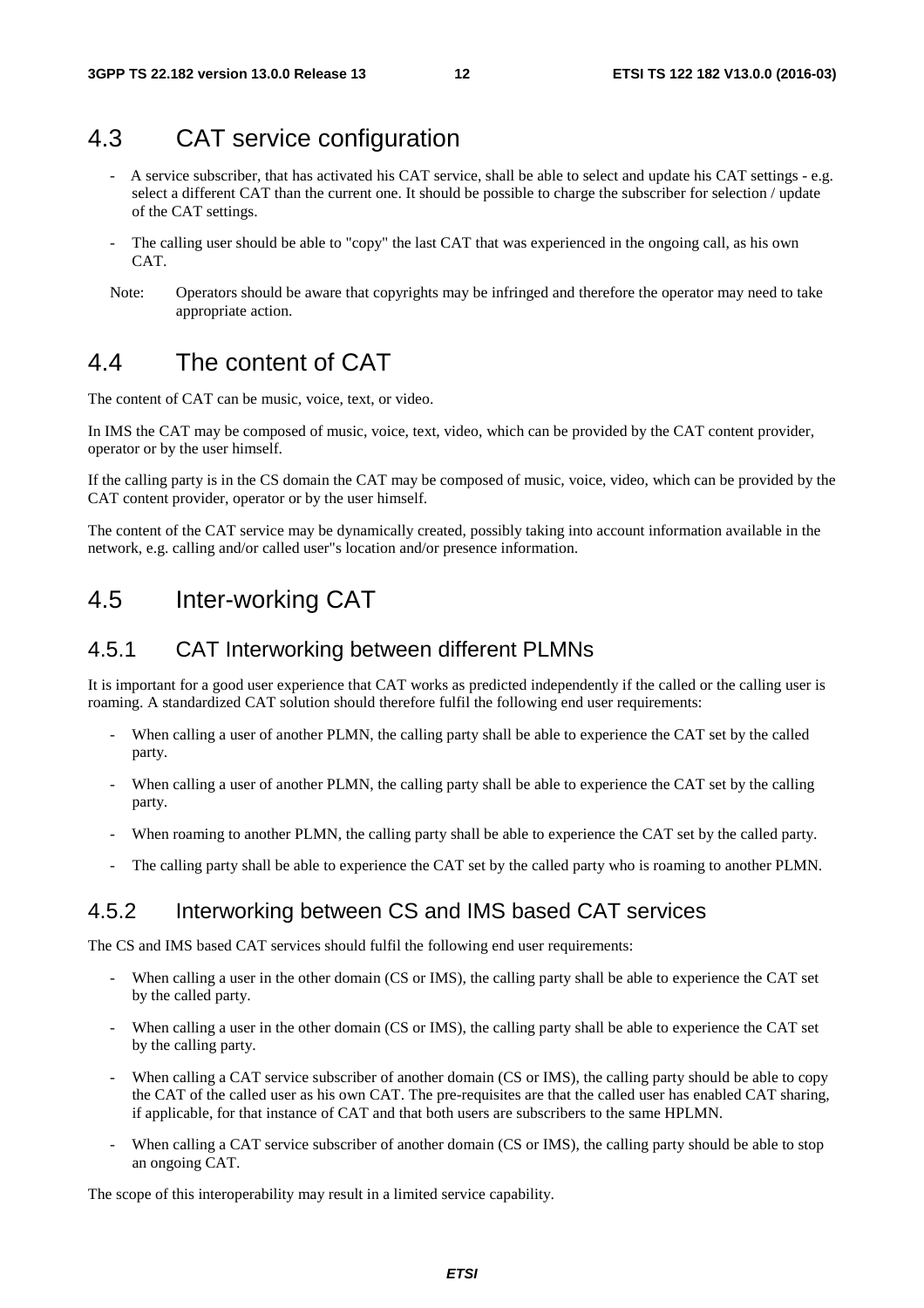## 5 CAT Service Interoperability

## 5.1 Interaction with Charging

The operator shall be able to charge for the CAT service according to the different charging mode (see the table below):

| <b>Index</b> | <b>Charging mode</b>                   | <b>Example</b>                                                                               |
|--------------|----------------------------------------|----------------------------------------------------------------------------------------------|
|              | Service monthly fee                    | Fixed (for example monthly) expense for the CAT service.                                     |
| 2            | purchasing<br>of<br>Fee<br><b>CAT</b>  | A subscriber is charged by the system when he purchases CAT, including copying<br>CAT.       |
| 3            | configuring<br>Fee<br>of<br><b>CAT</b> | A subscriber may be charged by the system when he set his CAT or updates his CAT<br>setting. |
| 4            | Fee per CAT usage                      | Advertising CAT.<br>High/low quality CAT                                                     |

## 5.2 Interaction with User Profile

- It shall be possible to store a User Profile relevant to CAT.
- It shall be possible to access/manage CAT User Profile by a user/subscriber and/or CAT service provider.
- It shall be possible to manage access rights for
	- User Profile components
	- Media content

## 5.3 CAT Fall back

It shall be possible that if the CAT can"t be played for some reason (for example, the CAT system fails, or the CAT content expiry is up, or other reasons), the calling party will experience the traditional prompt tone instead of the CAT,

When the multi-media CAT fails to be played in some condition (such as the caller roams from 3G network to 2G network), the voice CAT may be played instead if possible.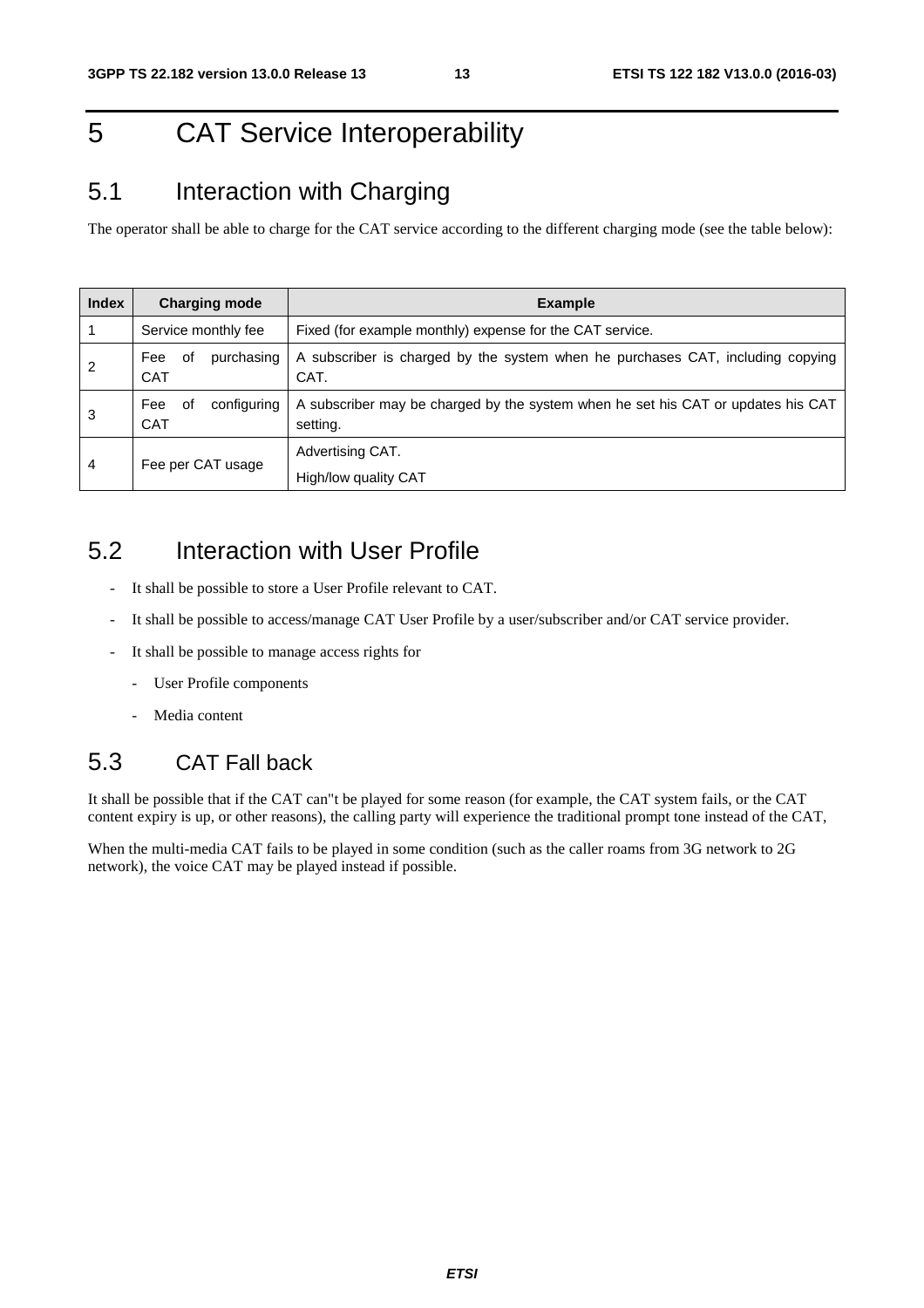## Annex A (informative): Change history

|                | <b>Change history</b> |                     |             |      |                |                       |                    |                                                                |        |            |                                  |
|----------------|-----------------------|---------------------|-------------|------|----------------|-----------------------|--------------------|----------------------------------------------------------------|--------|------------|----------------------------------|
|                |                       |                     |             |      |                | <b>Change history</b> |                    |                                                                |        |            |                                  |
| <b>TSG SA#</b> | <b>SA Doc.</b>        | SA1 Doc             | <b>Spec</b> | CR   | Rev            | Rel                   |                    | Cat Subject/Comment                                            | Old    | <b>New</b> | WI                               |
| SP-38          |                       | SP-070842 S1-071674 | 22.182      | 0010 | $\mathbf{1}$   | Rel-8                 | C                  | Removal of unworkable<br>requirements                          | 8.0.0  | 8.1.0      | CAT                              |
| SP-38          |                       | SP-070842 S1-071675 | 22.182      | 0006 |                | Rel-8                 | С                  | Called party CAT selection                                     | 8.0.0  | 8.1.0      | CAT                              |
| SP-38          |                       | SP-070842 S1-071676 | 22.182      | 0008 |                | Rel-8                 | $\overline{\rm c}$ | <b>CAT Rules</b>                                               | 8.0.0  | 8.1.0      | <b>CAT</b>                       |
| SP-38          |                       | SP-070842 S1-071677 | 22.182      | 0009 |                | Rel-8                 | C                  | Copy CAT                                                       | 8.0.0  | 8.1.0      | CAT                              |
| SP-38          |                       | SP-070842 S1-071678 | 22.182      | 0011 |                | Rel-8                 | Ć                  | CAT Calling                                                    | 8.0.0  | 8.1.0      | CAT                              |
| SP-38          |                       | SP-070842 S1-071679 | 22.182      | 0012 |                | Rel-8                 | Ć                  | CAT to CAT                                                     | 8.0.0  | 8.1.0      | CAT                              |
| SP-38          |                       | SP-070842 S1-071804 | 22.182      | 0003 | 1              | Rel-8                 | C                  | <b>Clarification on CS CAT</b><br>Provisioning                 | 8.0.0  | 8.1.0      | <b>CAT</b>                       |
| SP-38          |                       | SP-070842 S1-071805 | 22.182      | 0013 | 1              | Rel-8                 | F                  | Update the CAT Interaction<br>definition                       | 8.0.0  | 8.1.0      | CAT                              |
| SP-38          |                       | SP-070843 S1-071846 | 22.182      | 0004 | $\overline{2}$ | Rel-8                 | B                  | TISPAN text for CTMIF filtering<br>services                    | 8.0.0  | 8.1.0      | <b>TISCMI-</b><br>R <sub>8</sub> |
| SP-39          |                       | SP-080029 S1-080271 | 22.182      | 0014 | 1              | Rel-8                 | Ć                  | Clarification of CS and IMS<br>based CAT                       | 8.1.0  | 8.2.0      | CAT                              |
| SP-39          |                       | SP-080029 S1-080161 | 22.182      | 0015 | 1              | Rel-8                 | B                  | Addition of a list of CAT to be<br>supported in the CS domain  | 8.1.0  | 8.2.0      | CAT                              |
| SP-41          |                       | SP-080497 S1-082188 | 22.182      | 0016 | 1              | Rel-9                 | B                  | Multimedia CAT content<br>download                             | 8.2.0  | 9.0.0      | TEI9                             |
| SP-42          |                       | SP-080767 S1-083437 | 22.182      | 0019 |                | Rel-9                 | A                  | Removal of DRM note from CAT                                   | 9.0.0  | 9.1.0      | CAT                              |
| SP-44          |                       | SP-090368 S1-091404 | 22.182      | 0022 |                | Rel-9                 | A                  | Clarification on the interaction<br>with CAT and OIR           | 9.1.0  | 9.2.0      | CAT                              |
| 2011-03        |                       |                     |             |      |                |                       |                    | Update to Rel-10 version (MCC)                                 | 9.2.0  | 10.0.0     |                                  |
| 2012-09        |                       |                     |             |      |                |                       |                    | Updated to Rel-11 by MCC                                       | 10.0.0 | 11.0.0     |                                  |
| SP-65          | SP-140512 S1-143561   |                     | 22.182      | 0023 | 3              | <b>Rel-13</b>         | C                  | Enhanced call information<br>presentation to the calling party | 11.0.0 | 13.0.0     | <b>ECIP</b>                      |